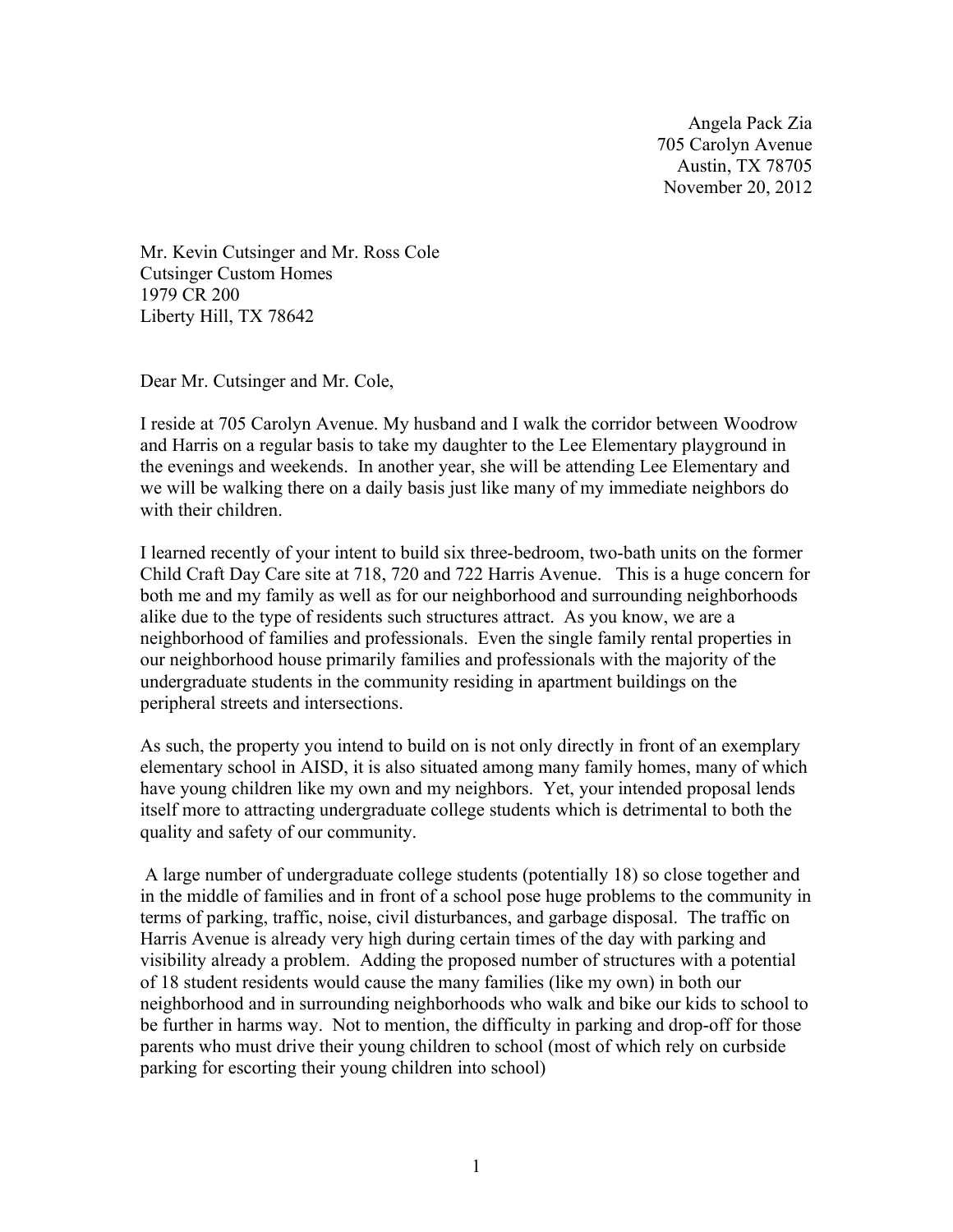Beyond the traffic and safety issues are other key concerns that I know all too well from personal experience. A little over six years ago, my husband and I owned a home a half a mile north of here. Our home was near the end of a dead end street with two duplexes to the right and no homes in close proximity across from us. We had lived in our home with no incidence from our neighbors for more than 5 years. In fact, because we enjoyed the quality of life that our neighborhood had provided and being also in the Lee Elementary school district, we remodeled our home and decided that it was a good time to begin our own family. Our plans were disrupted overnight and it took us another three years of living in a nightmare before we finally took a financial loss to sell our house and start over again. The problem was not from having one or even four college students next door. It was because overnight, we had 16 college students next door.

Developer like yourselves bought the two duplexes and then resold it based on the cash flow that it generated per student to an out-of-state investor who of course had no interest in our community while the developers stayed on as property managers. Because we were at the end of a dead end street, we were the students' only "adult" neighbors. **That many students in close quarters creates not only a herd mentality but also a strong feeling of entitlement at an age when many are tasting their first bit of freedom away from home. As such, for three years, we dealt with harassment, name calling and cursing (simply because we asked them to quiet down), vandalism (their retaliation for us calling the cops on them), and being woken up at all hours throughout the week. Additionally, we had to deal with garbage that was always strewn all over the street and parking problems that made it difficult for us to get in and out of our own drive way.** With such stress imposed on our lives, it is no wonder that we were unable to conceive until we finally moved.

Let me take a moment to recount one of the many horrific nights we faced with this many college students. It was around 12:30 or 1:00am, my husband went outside to ask the neighbors who are having a party to quiet it down. Because it usually takes the police anywhere between 2 to 3 hours to show up once you call, we came to realize that this was our first step in hope of getting any sleep at night. Not even a minute later, I hear from inside the house a loud shout, "F-U-C-K you, N-I-G-G-A-R." I rushed out of the house with the help of crutches due to a broken ankle. While still in my own yard, a drunken college student yells at me and says, "Get in your own house, B-I-T-C-H. This is UT and we have a right to do what we want." One can only imagine how hostage one feels in this environment. Now, imagine if we had already had children and they too were kept awake night after night and also witness to such vulgar behavior.

Delayed family planning, financial loss from having to sell our home and the emotional turmoil and stress the students' caused during those three years is something that we cannot recoup. However, we will not passively watch it happen again to us or anyone else in our community.

Lastly, the city does encourage density in the urban core and relies on strong property value for its revenue stream. Unfortunately, student housing in family neighborhoods do neither but rather the converse. Instead of increasing density, it simply transfers a finite